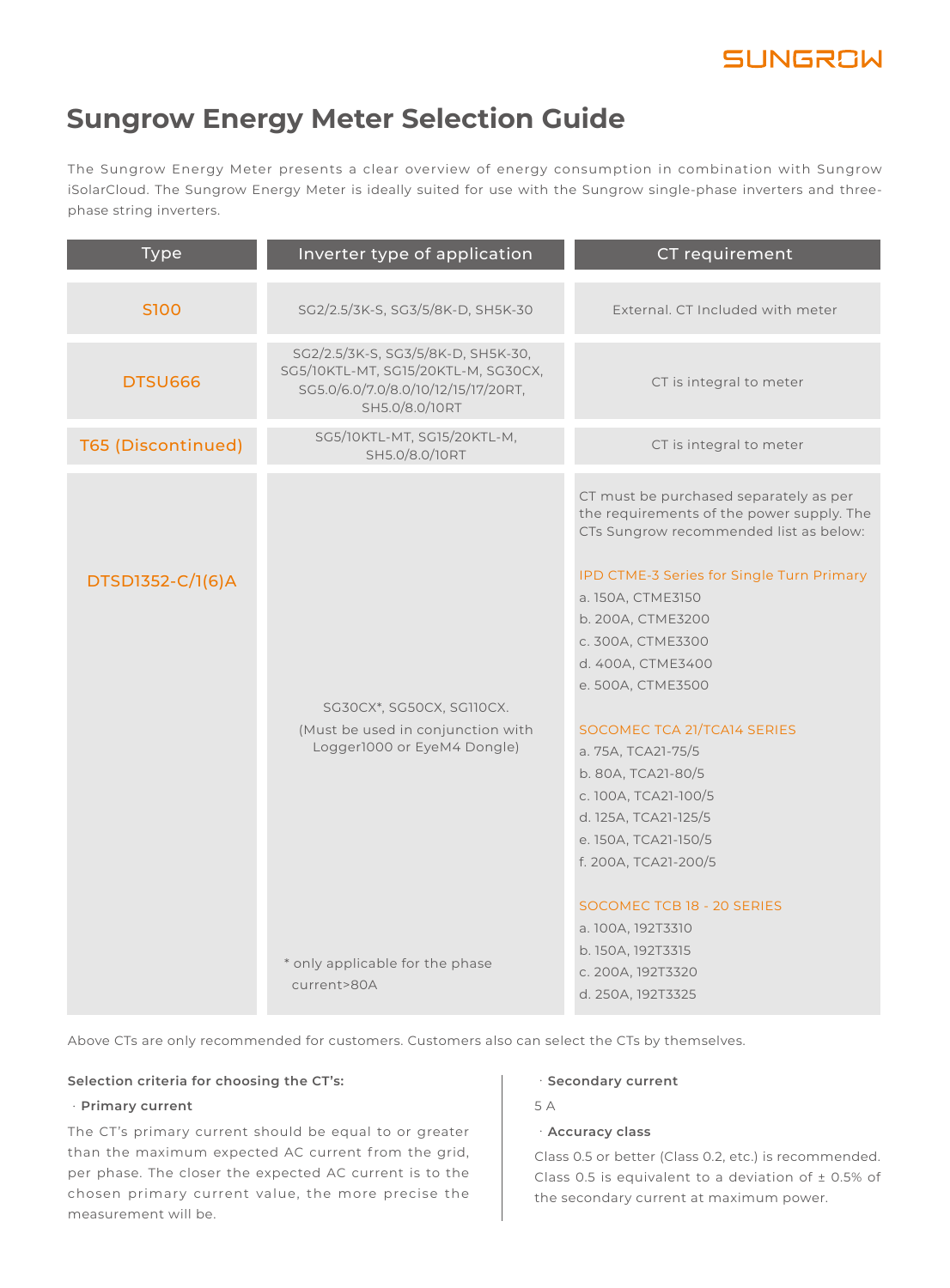## **S100** Single-phase Smart Energy Meter



| Type designation               | S100                   |  |
|--------------------------------|------------------------|--|
| <b>Electrical Parameter</b>    |                        |  |
| Nominal voltage                | 240 Vac                |  |
| Input voltage range            | 180 Vac - 286 Vac      |  |
| Power consumption              | $<$ 2W (10 VA)         |  |
| Max. operating current         | 100 A                  |  |
| Grid frequency                 | 50 Hz                  |  |
| Measurement accuracy           | Class <sub>1</sub>     |  |
| Interface and communication    | RS485                  |  |
| <b>Environmental Condition</b> |                        |  |
| Ingress protection rating      | IP20                   |  |
| Operating ambient temperature  | -25 to 75 $^{\circ}$ C |  |
| Relative humidity              | $0 - 95%$              |  |
| <b>Mechanical Data</b>         |                        |  |
| Dimensions $(W^*H^*D)$         | 18 * 117 * 65 mm       |  |
| Weight                         | 0.2 kg                 |  |
| Installation                   | 35 mm DIN-rail         |  |

## **T65** Three-phase Smart Energy Meter



| Type designation               | T65                    |  |
|--------------------------------|------------------------|--|
| <b>Electrical Parameter</b>    |                        |  |
| Nominal voltage                | 230 Vac / 400 Vac      |  |
| Input voltage range            | 180 Vac - 286 Vac      |  |
| Power consumption              | <2W (10 VA)            |  |
| Max. operating current         | 65 A                   |  |
| Grid frequency                 | 50 Hz                  |  |
| Measurement accuracy           | Class <sub>1</sub>     |  |
| Interface and communication    | <b>RS485</b>           |  |
| <b>Environmental Condition</b> |                        |  |
| Ingress protection rating      | <b>IP20</b>            |  |
| Operating ambient temperature  | -25 to 70 $^{\circ}$ C |  |
| Relative humidity              | $0 - 95%$              |  |
| <b>Mechanical Data</b>         |                        |  |
| Dimensions $(W^*H^*D)$         | 85 * 72 * 72 mm        |  |
| Weight                         | 0.4 kg                 |  |
| Installation                   | 35 mm DIN-rail         |  |